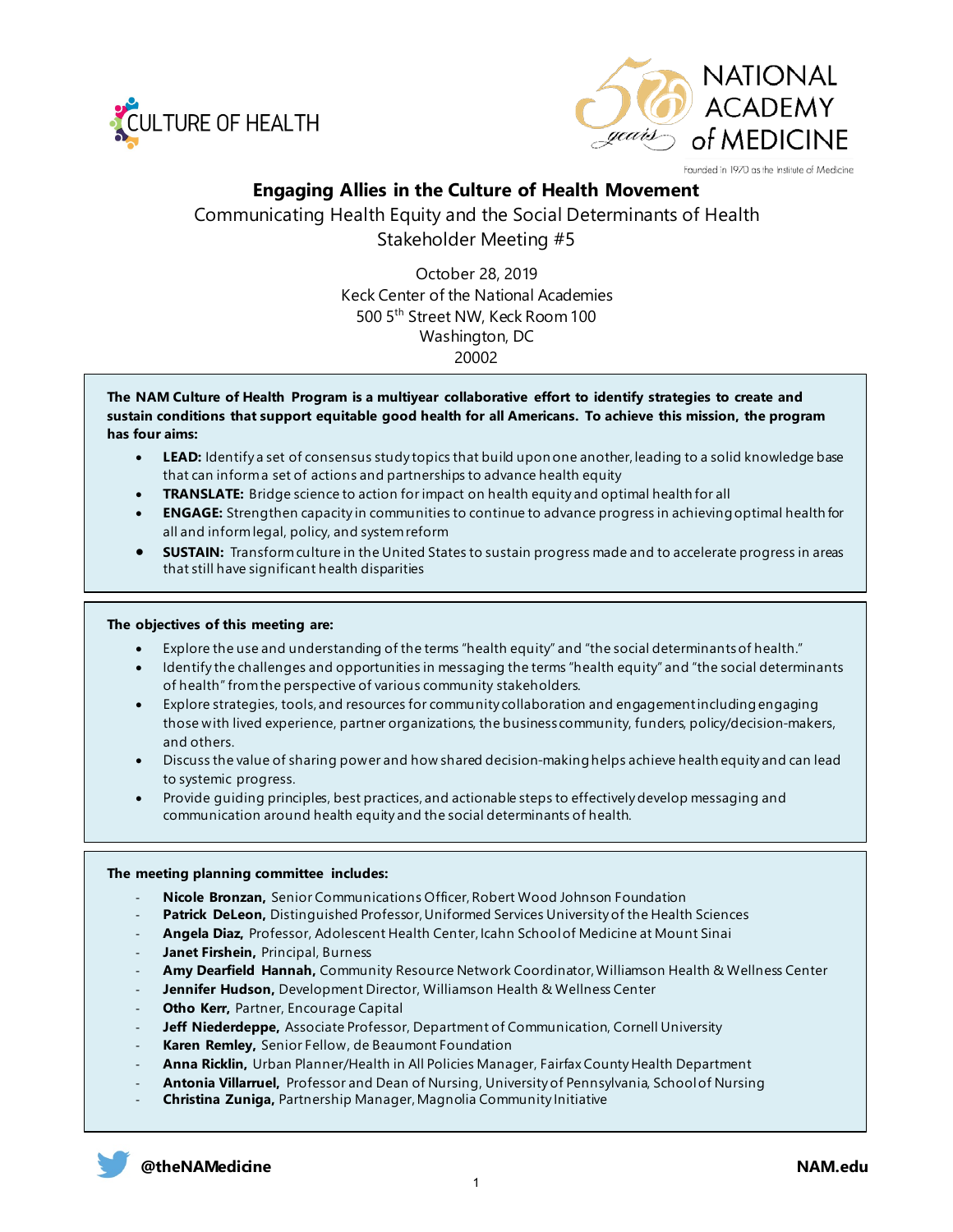**October 28 Contract Room 100 Contract Room 100** Contract Depen Session

**7:30 am Networking Breakfast** 

| WELCOME AND INTRODUCTION TO THE NAM CULTURE OF HEALTH PROGRAM |                                                                                                                                                                                                                                                                     |  |
|---------------------------------------------------------------|---------------------------------------------------------------------------------------------------------------------------------------------------------------------------------------------------------------------------------------------------------------------|--|
| $8:00$ am                                                     | <b>Welcome remarks</b>                                                                                                                                                                                                                                              |  |
|                                                               | <b>Speakers:</b><br>Ivory Clarke, Co- Director, Culture of Health Program, National Academy of Medicine                                                                                                                                                             |  |
|                                                               | Michael McGinnis, Leonard D. Schaeffer Executive Officer, National Academy of Medicine                                                                                                                                                                              |  |
|                                                               | Suzanne Cross, Senior Program Manager, Columbia Gorge Health Council                                                                                                                                                                                                |  |
| 8:30 am                                                       | <b>Culture of Health Program: Consensus study updates</b>                                                                                                                                                                                                           |  |
|                                                               | Vibrant and Health Kids: Aligning Science, Practice, and Policy to Advance Health Equity<br>Amy Geller, Senior Program Officer, Board on Population Health                                                                                                          |  |
|                                                               | The Promise of Adolescence: Realizing Opportunity for All Youth<br>Emily Backes, Program Officer, Board on Children, Youth, and Families                                                                                                                            |  |
|                                                               | Integrating Social Care into the Delivery of Health Care: Moving Upstream to Improve the<br><b>Nation's Health</b><br>Abigail Mitchell, Senior Program Officer, Board on Health Care Services                                                                       |  |
| <b>KEYNOTE SESSION</b>                                        |                                                                                                                                                                                                                                                                     |  |
| $9:00$ am                                                     | <b>Communications and its purpose</b>                                                                                                                                                                                                                               |  |
|                                                               | Objective: Set the stage for the day's conversation, providing a macro-level explanation of<br>communications and its purpose; highlight the importance of effectively communicating and<br>developing strategic messages that resonate across different audiences. |  |
|                                                               | <b>Moderator:</b><br>Shirley Franklin, Former Two-Term Mayor of Atlanta                                                                                                                                                                                             |  |
|                                                               | <b>Speaker:</b><br>Edward Maibach, Director, Center for Climate Change Communication at George Mason<br>University                                                                                                                                                  |  |
| $10:00$ am                                                    | <b>Networking break</b>                                                                                                                                                                                                                                             |  |

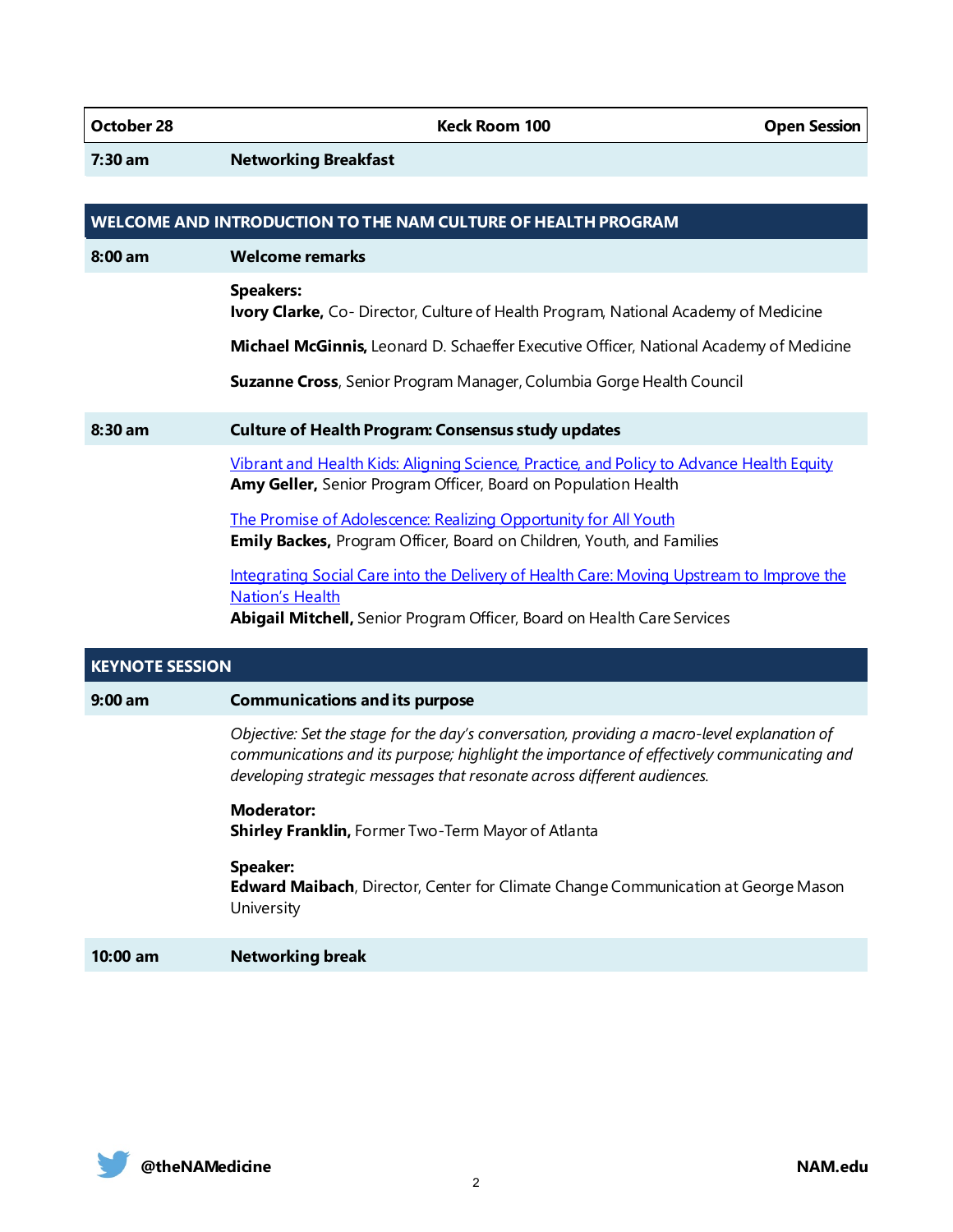# **SESSION 1 10:30 am Explore our shared understanding of the terms "health equity" and the "social determinants of health"** *Objective: Explore the use and understanding of the terms "health equity" and "the social determinants of health;" identify the challenges and opportunities in messaging these terms from the perspective of various community stakeholders.*  **Facilitator: Julie Sweetland**, VP for Strategy and Innovation, The FrameWorks Institute

#### **Speakers:**

**Sam Joo,** Director, Magnolia Community Initiative

**Jeniffer Richardson,** Vice President, Family Initiatives, United Way of San Antonio Bexar County

## **Table discussion questions:**

- 1. How do you communicate about your efforts to address the social determinants of health and health equity?
- 2. Is there clarity and uniformity on the definitions of health equity and the social determinants of health? Do you feel comfortable using the definitions as presented in the Communities in Action report? If not, why not?
- 3. How do these terms resonate with you and members of your community?
- 4. Are there risks and benefits in having a completely shared definition and understanding?
- 5. What words, if any, do you use to describe health equity and the social determinants of health in your local contexts?

## **11:45 am Working Lunch**

*Activity:* Participants to develop a 30 second to 1 minute storyline about health equity and/or one or more of the social determinants of health.

## **Facilitator:**

**Ann Merchant**, Deputy Executive Director, Office of Communications at the National Academies

| <b>SESSION 2</b> |                                                                                                                                                                                                                                                                                                                                                                        |
|------------------|------------------------------------------------------------------------------------------------------------------------------------------------------------------------------------------------------------------------------------------------------------------------------------------------------------------------------------------------------------------------|
| $1:00$ pm        | Engaging our audience – What does it mean? Why does it matter? Who are we<br>engaging? How do we engage them?                                                                                                                                                                                                                                                          |
|                  | Objective: Explore strategies, tools, and resources for community collaboration & engagement<br>including engaging those with lived experience, partner organizations, businesses, funders,<br>policy/decision-makers, and others. Discuss the value of sharing power and how shared<br>decision-making helps achieve health equity and can lead to systemic progress. |
|                  | Moderator:<br>Rachelle Reeder, Director of Strategy and Evaluation, Ad Council                                                                                                                                                                                                                                                                                         |